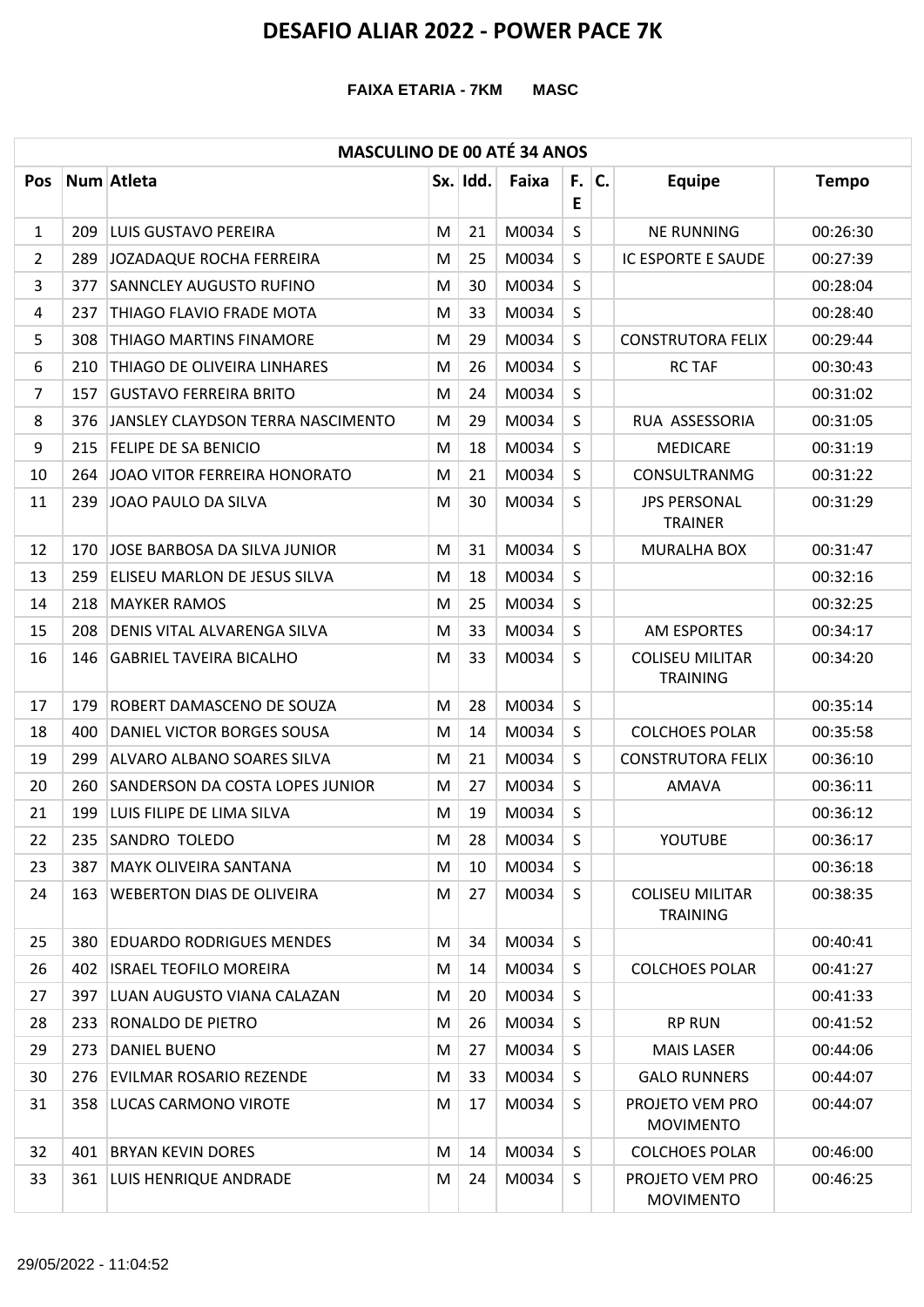### **FAIXA ETARIA - 7KM MASC**

| 34 |     | IWILLIAN VENTURA LAGE BARROS         | M | 34 | M0034 |  |                    | 00:50:03 |
|----|-----|--------------------------------------|---|----|-------|--|--------------------|----------|
|    |     | 418 TIAGO TEMPONI                    | M | 14 | M0034 |  |                    | 00:56:00 |
| 36 | 167 | IMARCUS VINICIUS DE OLIVEIRA ALLAZIA | M | 34 | M0034 |  | EQUIPE KARINE REIS | 00:56:03 |

|            | <b>MASCULINO DE 35 ATÉ 44 ANOS</b> |                                    |   |          |       |              |  |                                           |              |  |  |
|------------|------------------------------------|------------------------------------|---|----------|-------|--------------|--|-------------------------------------------|--------------|--|--|
| <b>Pos</b> |                                    | Num Atleta                         |   | Sx. Idd. | Faixa | $F.$ C.<br>E |  | <b>Equipe</b>                             | <b>Tempo</b> |  |  |
| 1          | 403                                | <b>MAURO LUCIO DE SOUZA</b>        | M | 38       | M3544 | $\mathsf{S}$ |  | <b>AM ESPORTES</b>                        | 00:27:17     |  |  |
| 2          | 141                                | <b>ALEX HERDY DA SILVA</b>         | M | 44       | M3544 | S            |  | <b>AM ESPORTES</b>                        | 00:27:56     |  |  |
| 3          | 153                                | VINICIUS ABREU MOREIRA SILVESTRE   | M | 36       | M3544 | S            |  | <b>KEFAS</b>                              | 00:29:48     |  |  |
| 4          | 399                                | <b>EDUARDO GRIESE SA FORTES</b>    | M | 41       | M3544 | S            |  |                                           | 00:30:32     |  |  |
| 5          | 196                                | <b>ALTACIR SILVA TEIXEIRA</b>      | M | 35       | M3544 | S            |  | <b>SUPERACAO</b>                          | 00:30:44     |  |  |
| 6          | 176                                | <b>KEYSTONE TEODORO COSTA</b>      | M | 41       | M3544 | $\mathsf{S}$ |  |                                           | 00:31:04     |  |  |
| 7          | 381                                | JACKSON DOUGLAS SOUZA FERREIRA     | M | 36       | M3544 | S            |  |                                           | 00:31:05     |  |  |
| 8          | 301                                | ELISMAR LUIZ DE ALMEIDA            | M | 42       | M3544 | S            |  | <b>CONSTRUTORA FELIX</b>                  | 00:31:56     |  |  |
| 9          | 192                                | <b>ALOYSIO VALENTIN AGUIAR</b>     | M | 37       | M3544 | S            |  | <b>ALOYSIO</b>                            | 00:32:07     |  |  |
| 10         | 255                                | <b>FLAVIO ALVES ARAUJO</b>         | M | 38       | M3544 | S            |  |                                           | 00:32:36     |  |  |
| 11         | 173                                | VINICIUS DE OLIVEIRA SOARES        | M | 39       | M3544 | S            |  | <b>RUA ASSESSORIA</b>                     | 00:33:32     |  |  |
| 12         | 148                                | UZIEL MARTINS DE CASTRO            | M | 35       | M3544 | S            |  | <b>CORREDORES DE</b><br><b>FIBRA</b>      | 00:33:34     |  |  |
| 13         | 283                                | ALEXANDRO FERNANDES FERREIRA       | M | 42       | M3544 | $\mathsf{S}$ |  | <b>MEDICARE</b>                           | 00:33:55     |  |  |
| 14         | 174                                | JOSE EDUARDO ALVES DE ASSIS        | M | 37       | M3544 | S            |  | <b>TUTANOS</b>                            | 00:34:39     |  |  |
| 15         | 188                                | <b>MARCIANO APARECIDO DE ASSIS</b> | M | 36       | M3544 | S            |  | <b>NOVA ERA RUNNING</b>                   | 00:34:40     |  |  |
| 16         | 242                                | <b>MARCOS JESSE COSTA</b>          | M | 37       | M3544 | S            |  | <b>NOVA ERA RUNNING</b>                   | 00:34:41     |  |  |
| 17         | 155                                | <b>TIAGO MELO</b>                  | M | 37       | M3544 | S            |  |                                           | 00:36:01     |  |  |
| 18         | 262                                | LEANDRO MARCIO VIEIRA E ANDRADE    | M | 39       | M3544 | S            |  | <b>MEDICINA DE</b><br><b>EMERGENCIA</b>   | 00:36:03     |  |  |
| 19         | 392                                | <b>MARCIO DE ABREU GONCALVES</b>   | M | 41       | M3544 | S            |  |                                           | 00:36:12     |  |  |
| 20         | 290                                | JOAO LUIZ DE SOUZA NETO            | M | 37       | M3544 | S            |  | IC ESPORTE E SAUDE                        | 00:36:14     |  |  |
| 21         | 245                                | MOISES FERNANDES DA SILVA          | M | 41       | M3544 | S.           |  | <b>EQUIPE KARINE REIS</b>                 | 00:37:08     |  |  |
| 22         |                                    | 333 VICTOR LAGE SOUZA              | M | 37       | M3544 | -S           |  | PROJETO VEM PRO<br><b>MOVIMENTO</b>       | 00:37:26     |  |  |
| 23         | 379                                | <b>CLEBER SIMAN DE AMORIM</b>      | M | 35       | M3544 | $\mathsf{S}$ |  |                                           | 00:38:49     |  |  |
| 24         | 213                                | JUCELIO DE OLIVEIRA ALMEIDA        | M | 40       | M3544 | S            |  |                                           | 00:39:13     |  |  |
| 25         | 284                                | <b>EVERTON CARLOS ARAUJO</b>       | M | 40       | M3544 | S.           |  | <b>MEDICARE</b>                           | 00:40:29     |  |  |
| 26         | 140                                | LEONARDO DE OLIVEIRA               | M | 36       | M3544 | S.           |  | AM ESPORTES                               | 00:40:54     |  |  |
| 27         | 212                                | LUCAS NUNES COTA                   | M | 36       | M3544 | S.           |  | SAMILA ASSESSORIA                         | 00:41:36     |  |  |
| 28         | 181                                | <b>GERALDO MAGELA LUNA</b>         | M | 38       | M3544 | S            |  | <b>COLISEU MILITAR</b><br><b>TRAINING</b> | 00:42:08     |  |  |
| 29         | 221                                | HENRIQUE BRANDAO MARTINS           | M | 44       | M3544 | S            |  |                                           | 00:43:01     |  |  |
| 30         | 280                                | BRENO DE CASTRO GOMES              | M | 36       | M3544 | S            |  | <b>ALIAR</b>                              | 00:43:01     |  |  |
| 31         | 189                                | <b>PATRICK NUNES BUSTAMANTE</b>    | M | 35       | M3544 | S            |  | <b>PB SPORTS</b>                          | 00:44:07     |  |  |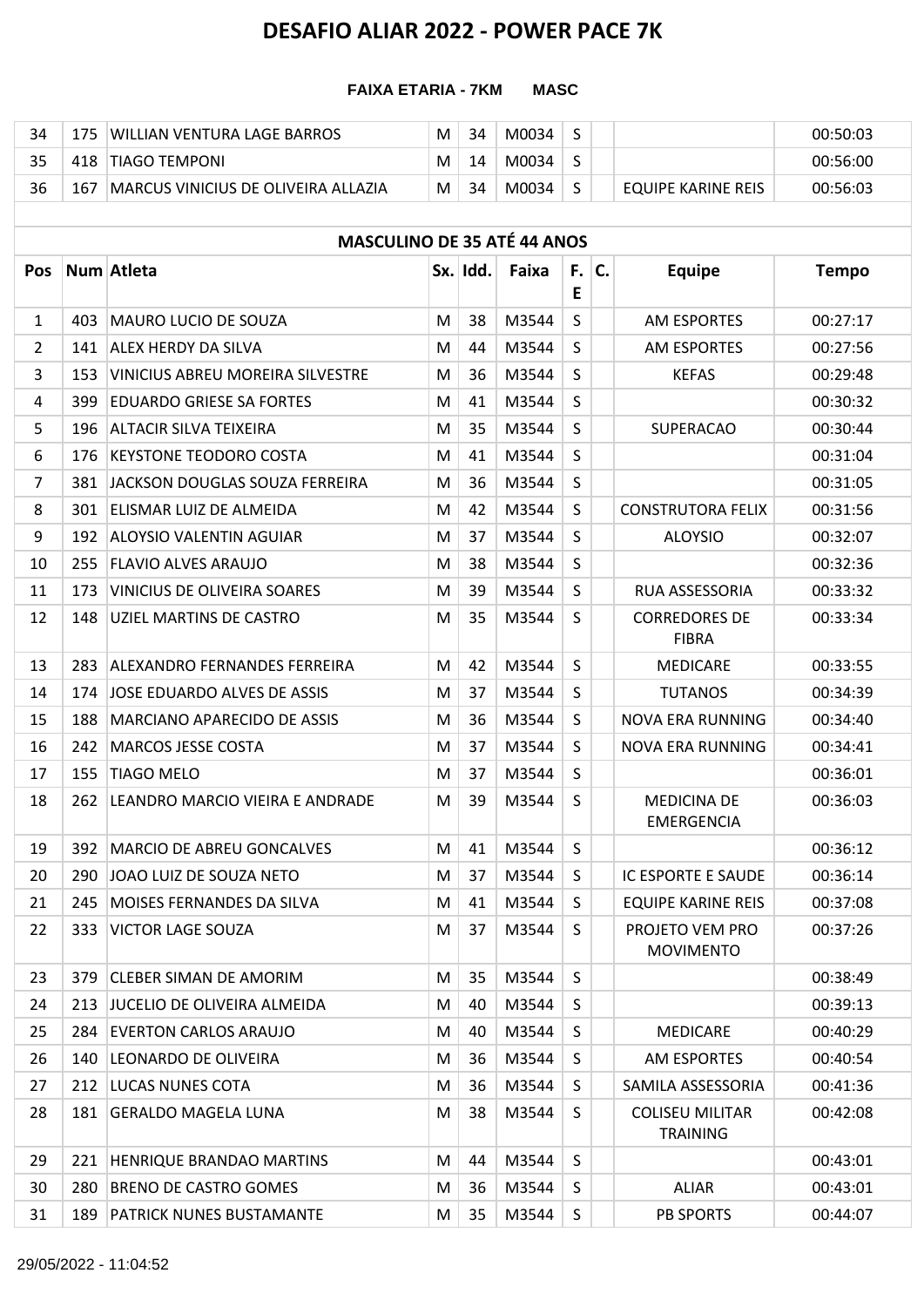### **FAIXA ETARIA - 7KM MASC**

| 32 | 227  | IGENS LAGARES SILVA                  | M | 43 | M3544 |   | RUA ASSESSORIA     | 00:44:52 |
|----|------|--------------------------------------|---|----|-------|---|--------------------|----------|
| 33 |      | 178 <b>ITALO SANTOS GOMES</b>        | M | 37 | M3544 | S |                    | 00:46:20 |
| 34 | 160- | <b>FELIPE LIMA ASSUMPCAO MENEZES</b> | M | 40 | M3544 | S |                    | 00:46:31 |
| 35 |      | 154 FABRICIO ASSIS FREITAS           | M | 39 | M3544 |   | <b>VIKING</b>      | 00:55:45 |
| 36 | 152. | <b>LEANDRO CIPRIANI</b>              | M | 43 | M3544 |   | EQUIPE KARINE REIS | 00:58:38 |
| 37 | 232. | RAFAFL CAMPOS ARRUDA                 | M | 40 | M3544 | S |                    | 01:08:43 |

### **MASCULINO DE 45 ATÉ 54 ANOS**

| <b>Pos</b>     |     | Num Atleta                                       |   | Sx. Idd. | Faixa | F.<br>E | C. | <b>Equipe</b>                       | <b>Tempo</b> |
|----------------|-----|--------------------------------------------------|---|----------|-------|---------|----|-------------------------------------|--------------|
| 1              | 172 | <b>PAULO CESAR GUSS</b>                          | M | 53       | M4554 | S.      |    | <b>RUA ASSESSORIA</b>               | 00:29:55     |
| $\overline{2}$ | 296 | MERLLON DE MELO FERNANDES SOUZA                  | M | 46       | M4554 | S.      |    | <b>CONSTRUTORA FELIX</b>            | 00:32:19     |
| 3              | 201 | ANTONIO MARCIO BRAMBILA LIMA                     | M | 51       | M4554 | S.      |    | <b>IC ESPORTE E SAUDE</b>           | 00:33:52     |
| 4              | 373 | <b>CARLOS JOSE CORREA</b>                        | M | 47       | M4554 | S.      |    | <b>MOTIVACAO</b>                    | 00:34:53     |
| 5              | 314 | RONALDO DE OLIVEIRA CAMPOS                       | M | 53       | M4554 | S.      |    | PROJETO VEM PRO<br><b>MOVIMENTO</b> | 00:35:55     |
| 6              | 223 | <b>DIMAS NETO</b>                                | M | 48       | M4554 | S.      |    | PE DE VENTO                         | 00:36:20     |
| $\overline{7}$ | 249 | RONALDO MARCELINO DE OLIVEIRA SILVA              | M | 46       | M4554 | S.      |    |                                     | 00:36:25     |
| 8              | 225 | ANDERSON FREITAS DE SOUZA ASSIS<br><b>MORAIS</b> | M | 45       | M4554 | S.      |    | RUA ASSESSORIA                      | 00:37:58     |
| 9              | 220 | LUIZ BATISTA JUNIOR                              | M | 51       | M4554 | S.      |    |                                     | 00:40:04     |
| 10             | 207 | CEZAR AUGUSTO TEIXEIRA RONZANI                   | M | 50       | M4554 | S.      |    |                                     | 00:40:22     |
| 11             | 265 | <b>FRANCISCO NETO</b>                            | M | 53       | M4554 | S       |    |                                     | 00:40:30     |
| 12             | 269 | <b>FABIO NAOMI TANIGUCHI</b>                     | M | 51       | M4554 | S.      |    | <b>CONSTRUTORA FELIX</b>            | 00:47:05     |
| 13             | 241 | <b>FABIANO TEBAS DE CASTRO</b>                   | M | 46       | M4554 | S.      |    | LOMEU                               | 00:48:21     |
| 14             | 302 | <b>FRANCISCO PINHEIRO DA SILVA</b>               | M | 49       | M4554 | S.      |    | <b>CONSTRUTORA FELIX</b>            | 00:51:20     |
| 15             | 229 | WANTUIR ARAUJO SOUZA                             | M | 52       | M4554 | S.      |    | <b>SUPERACAO</b>                    | 01:08:42     |

|                |     | <b>MASCULINO DE 55 ATÉ 99 ANOS</b> |   |          |       |              |                                     |              |
|----------------|-----|------------------------------------|---|----------|-------|--------------|-------------------------------------|--------------|
| <b>Pos</b>     |     | Num Atleta                         |   | Sx. Idd. | Faixa | $F.$ C.<br>E | <b>Equipe</b>                       | <b>Tempo</b> |
| $\mathbf{1}$   | 271 | JULIO DE CASTRO                    | M | 57       | M5599 | S.           | AM ESPORTES                         | 00:30:05     |
| $\overline{2}$ | 205 | SEBASTIAO CANDIDO DA SILVEIRA      | M | 56       | M5599 | S.           | IC ESPORTE E SAUDE                  | 00:33:48     |
| 3              | 344 | JOSE GERALDO DA SILVA              | M | 57       | M5599 | S.           | PROJETO VEM PRO<br><b>MOVIMENTO</b> | 00:34:03     |
| 4              | 317 | <b>PAULO ALVES DUTRA</b>           | M | 62       | M5599 | S.           | PROJETO VEM PRO<br><b>MOVIMENTO</b> | 00:36:03     |
| 5              | 310 | VALDECI PRUDENCIO DE SOUZA         | M | 59       | M5599 | S.           | PROJETO VEM PRO<br><b>MOVIMENTO</b> | 00:37:28     |
| 6              | 136 | MARCONI DOMINGUES PERDIGAO         | M | 63       | M5599 | S.           | <b>RUA ASSESSORIA</b>               | 00:38:00     |
| 7              | 137 | <b>WALDIR RIBEIRO DE PAULA</b>     | M | 68       | M5599 | S.           | IC ESPORTE E SAUDE                  | 00:39:17     |